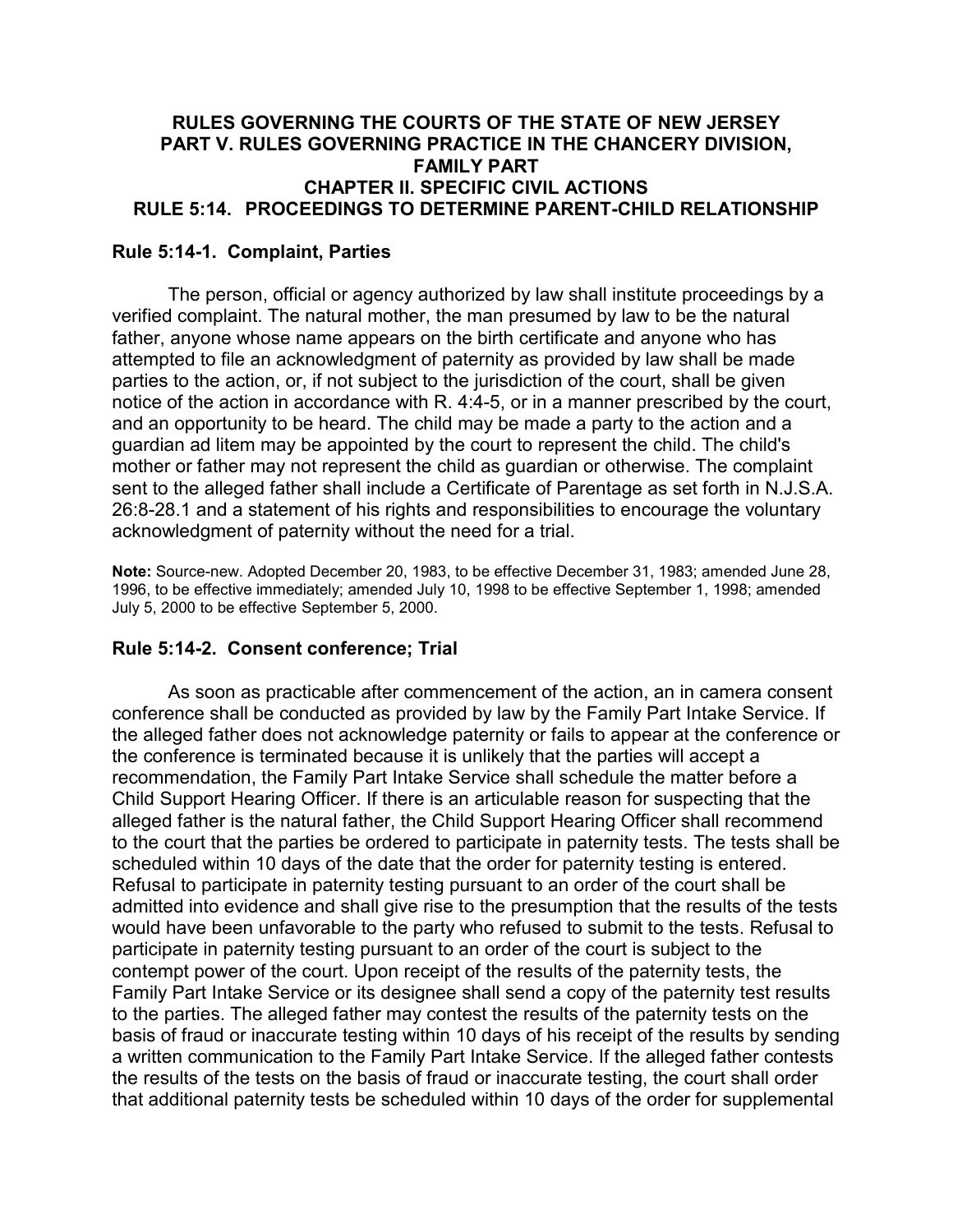paternity testing. If the results of the paternity tests meet or exceed the specific threshold of probability set by the State, a conclusive presumption of paternity is established without the need for foundation testimony or proof of authenticity and the court shall, upon the expiration of the time to contest the results of the paternity tests, enter a Judgment of Paternity. If the parties acknowledge paternity at a Family Part Intake Service consent conference or Child Support Hearing Officer proceeding, a Judgment of Paternity shall be prepared, signed by the parties, and submitted to the court for approval. If the establishment of paternity and child support are requested in the original complaint and paternity is subsequently adjudicated or acknowledged, the Family Part Intake Service shall schedule a conference with the parties or a hearing before a Child Support Hearing Officer to recommend to the court an appropriate child support award determined in accordance with the Appendix IX child support guidelines. If all parties accept the recommendation, a child support order shall be entered accordingly. If a party fails to participate in paternity testing as ordered by the court or the results of the paternity tests do not meet or exceed the specific probability threshold set by the State the action shall be listed for trial which shall be by the court unless a written request for a jury has been filed as required by law. If the alleged father fails to appear at the trial after being served in accordance with Rule 4:4-4, a judgment of paternity shall be entered by default in accordance with N.J.S.A. 9:17-52.1.

**Note:** Source-new. Adopted December 20, 1983, to be effective December 31, 1983; amended June 28, 1996, to be effective immediately.

#### **Rule 5:14-3. Judgment**

The judgment or order shall determine the existence or non-existence of the parent child relationship and may contain any other provisions concerning support, custody, guardianship, visitation, reasonable expenses of pregnancy, and any matter in the best interest of the child or as provided by law. In determining the amount of support to be paid and the period during which the duty of support is owed, the court shall apply the child support guidelines set forth in Rule 5:6A and Appendix IX of these Rules. The court may order reasonable fees of counsel, experts and the child's guardian ad litem and other costs of the action and pre-trial proceedings, including blood or genetic tests, to be paid by the parties in proportions and at times determined by the court. The adjudication of paternity is not required to establish a child support order if the parentchild relationship has been established by a court or administrative agency of another state, by the alleged father executing a voluntary acknowledgment of paternity in another state, or the alleged father executing a Certificate of Parentage in this State.

**Note:** Source-new. Adopted December 20, 1983, to be effective December 31, 1983; amended June 28, 1996, to be effective immediately.

## **Rule 5:14-4. Gestational Carrier Matters; Orders of Parentage**

(a) Complaint and Order to Show Cause. Prior to the birth of a child or thereafter, and prior to the issuance of a birth certificate pursuant to N.J.S.A. 26:8-28, a complaint and a proposed order to show cause may be filed requesting an order of